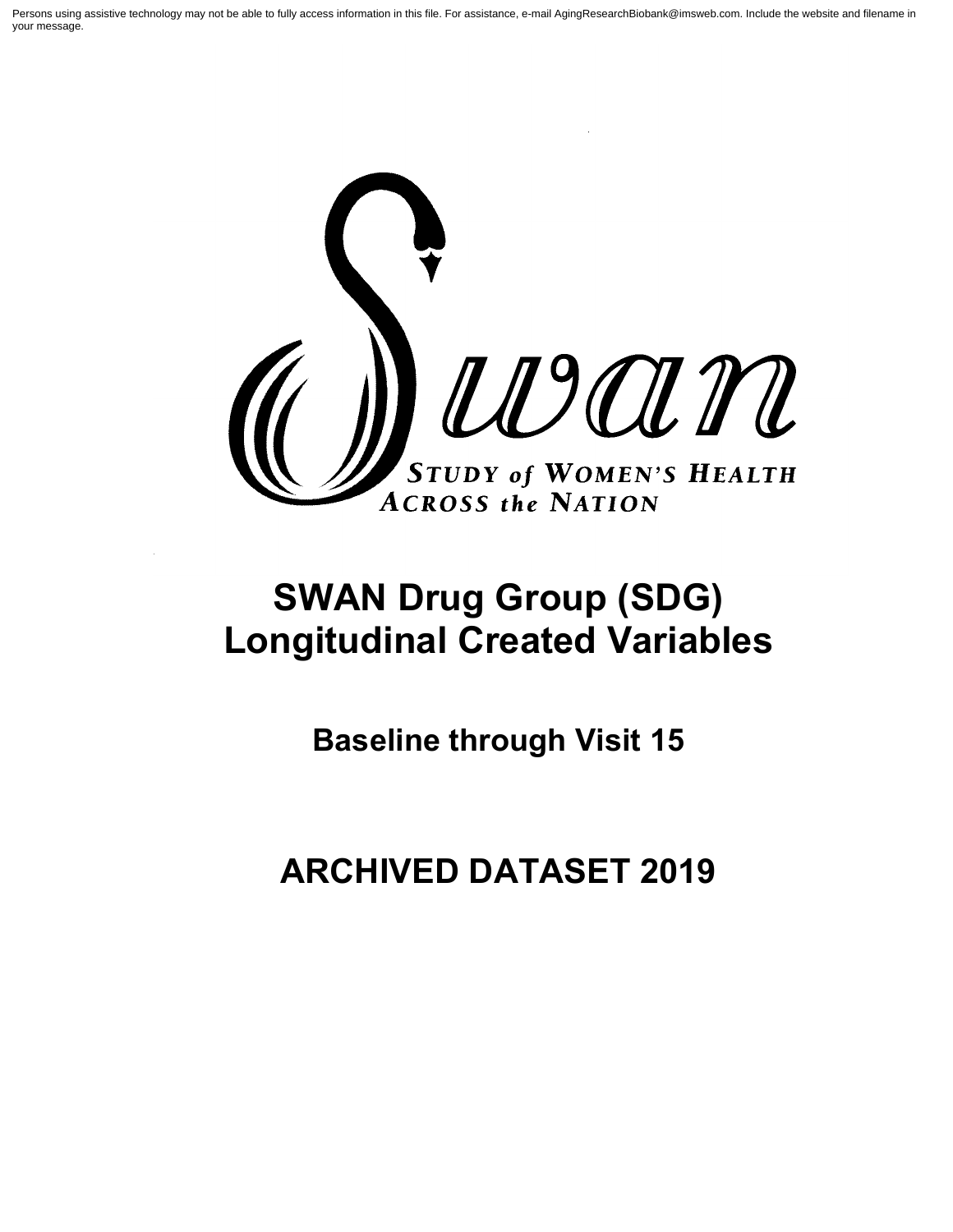# **PAGE INTENTIONALLY BLANK**

# **DOCUMENTATION FOR THE SWAN DRUG GROUP DATASET**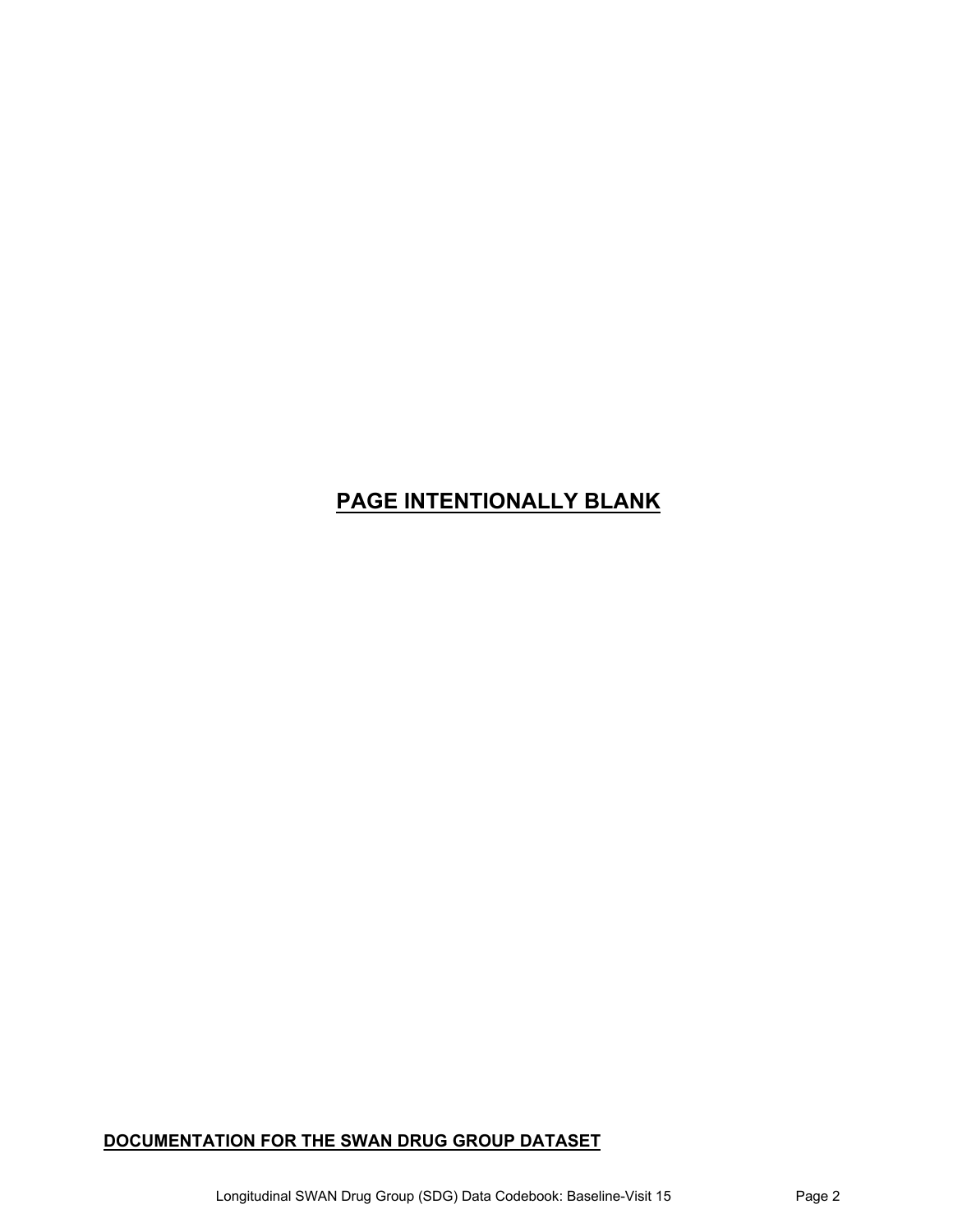#### *Who is included in the public use dataset***:**

This dataset contains 37 SWAN Drug Groups (SDG) created from the SWAN longitudinal medication dataset. The purpose of this dataset is to allow investigators to use medication groups as covariates in analyses. The SDGs are based on the Iowa Drug Information Service (IDIS) system but they have been modified by the SWAN Pharmacoepidemiology Committee. They do not include all drugs mentioned by participants in SWAN if the drugs were used infrequently and/or not in a frequently used drug group. If you are considering using the drugs as exposures or outcomes, you must review the medications included in the SDG, as some of the groupings are broad and may include drugs that you do not expect. While some drugs have multiple indications, we have only included each drug in one SDG. You can tailor the SWAN Drug Groups to your purpose.

#### *Difference between previous releases of the SDG dataset (nialsdg2018):*

- the dataset was updated up to Visit 15
- Additional OTC drugs were reviewed and those that met the criteria for select non-rx were included
- Added SDG 37 –Parasympatholytic Agents

#### *Created variables***:**

**RX:** The medications included in this dataset have to be one of the following:

1) an identifiable prescription (Rx) medication,

2) a medication that is over the counter (OTC) and that has been determined to be important to SWAN (select non-rx, see table below),

- 3) medications that are currently OTC that were prescription at the start of SWAN
- 4) medications that are OTC Hormone/Herbal medications used to treat menopause symptoms.
- 5) medications that meet the criteria for both select non-rx and OTC hormone

| <b>Generic Name</b>              | <b>Common Brand Name Examples</b>                  |
|----------------------------------|----------------------------------------------------|
| Acetaminophen                    | Tylenol, Anacin-3                                  |
| <b>Antacids &amp; Absorbents</b> |                                                    |
| Aspirin                          | Bufferin, Ecotrin, Ascriptin, Aspir-Low,<br>Anacin |
| Calcium                          |                                                    |
| Calcium Carbonate                | Tums, Caltrate                                     |
| Calcium Citrate                  | Citracal                                           |
| Chondroitin                      |                                                    |
| Cimetidine                       | Tagamet                                            |
| Coenzyme Q10                     |                                                    |
| Famotidine                       | Pepcid AC, Fluxid, Mylanta AR                      |
| Glucosamine                      |                                                    |
| Ibuprofen                        | Advil, Motrin, Nuprin                              |
| Insulin                          | Novolin, Humulin                                   |
| Lansoprazole                     | Prevacid OTC                                       |
| Naproxen                         | Aleve, Naprosyn, Anaprox                           |
| Nizatidine                       | Axid AR                                            |
| <b>NSAID</b>                     |                                                    |
| Omeprazole                       | Prilosec                                           |
| Ranitidine                       | Zantac                                             |
| Vitamin D                        |                                                    |
| Vitamin D2                       |                                                    |
| Vitamin D3                       |                                                    |

#### **Select Non-Rx medications included in the dataset (RX = 2, Select non- Rx)**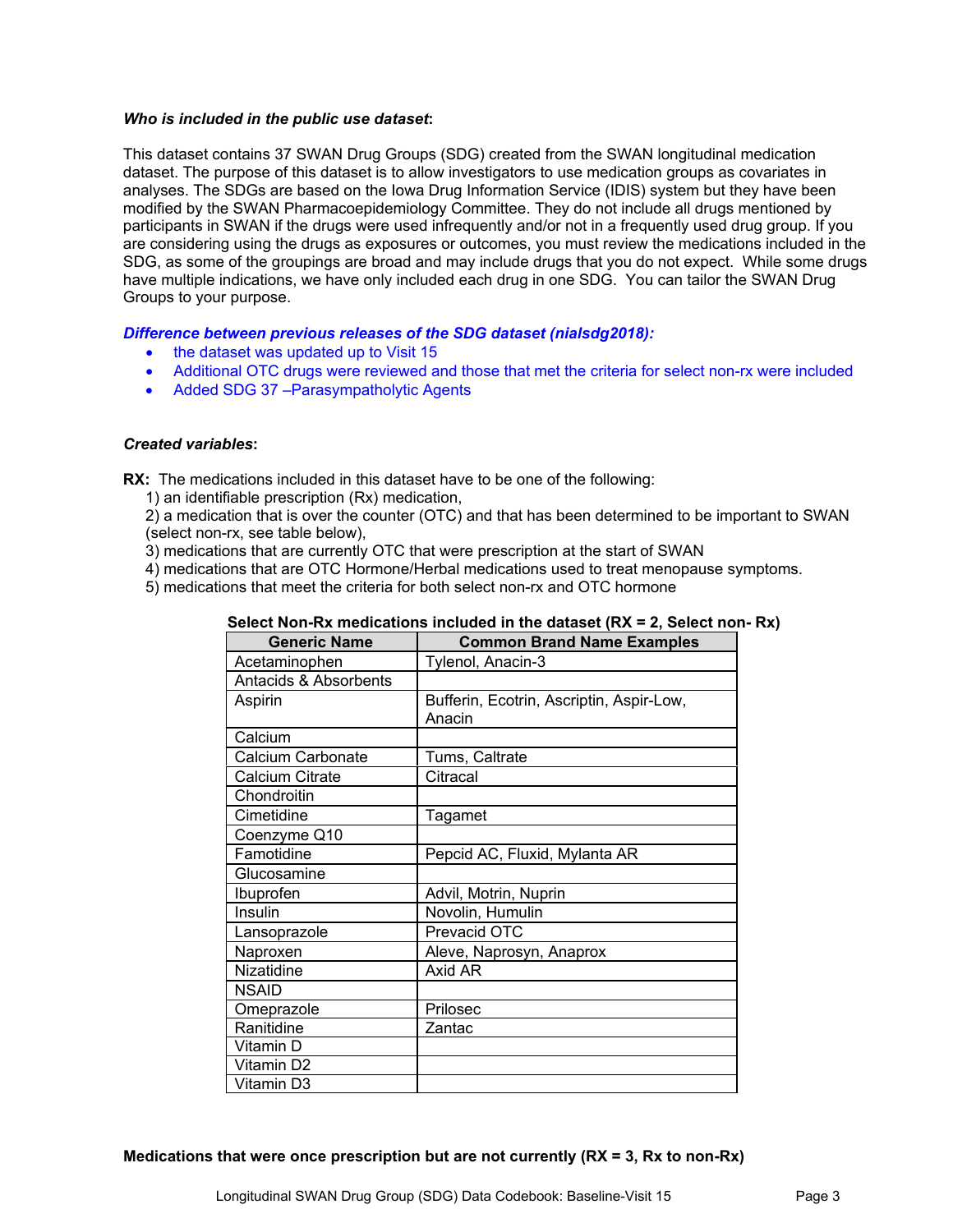A complete list of Rx to non-Rx is available on the Consumer Healthcare Products Association website [<https://www.chpa.org/SwitchPP.aspx>](https://www.chpa.org/SwitchPP.aspx) and choosing the option Switch List. (*"*Ingredients & Dosages Transferred From RX-to-OTC Status (or New OTC Approvals) by the Food and Drug Administration Since 1975*")*

#### **OTC Herbal medications included in the dataset (RX = 4, OTC Hormone/Herbal)**

Select herbal preparations are included because such products are used to treat menopause-related symptoms. OTC medications containing the active ingredients below are flagged and included in the database

| <b>Generic Name</b>           |  |  |  |  |  |  |  |
|-------------------------------|--|--|--|--|--|--|--|
| Black Cohosh                  |  |  |  |  |  |  |  |
| <b>Black Currant Seed Oil</b> |  |  |  |  |  |  |  |
| Borage                        |  |  |  |  |  |  |  |
| <b>Chaste Tree</b>            |  |  |  |  |  |  |  |
| Chasteberry                   |  |  |  |  |  |  |  |
| Dong Quai                     |  |  |  |  |  |  |  |
| Estrogen                      |  |  |  |  |  |  |  |
| <b>Evening Primrose Oil</b>   |  |  |  |  |  |  |  |
| Flaxseed                      |  |  |  |  |  |  |  |
| Flaxseed Oil                  |  |  |  |  |  |  |  |
| Phytoestrogens                |  |  |  |  |  |  |  |
| Progesterone                  |  |  |  |  |  |  |  |
| Pregnenolone                  |  |  |  |  |  |  |  |
| <b>Red Clover</b>             |  |  |  |  |  |  |  |
| Soy                           |  |  |  |  |  |  |  |
| Soy Isoflavones               |  |  |  |  |  |  |  |
| Soy Supplements               |  |  |  |  |  |  |  |
| St John's Wort                |  |  |  |  |  |  |  |
| Wild Yam                      |  |  |  |  |  |  |  |

- Pentosan Polysulfate Nicotine
- 
- Beta-Sitosterol Zanamivir
- Taurine
- Licorice,Deglycyrrhizinized
- **Glutathione**
- Lactic Acid
- Citric Acid
- Lecithin & Soyalecithin
- Gaba
- **Phosphatidylcholine**
- Bromfenac
- **Nepafenac**
- **Buprenorphine**
- **Dipyrone**
- **Felbinac**
- Palmidrol
- Rimexolone
- **Selegiline**
- **Sibutramine**
- Magnesium Sulfate
- Alpha-Lipoic Acid
- Timolol
- **Cannabis**
- **Regenesis**
- **Paricalcitol**

# **Medications removed from SDG Inhaled medications removed from SDG**<br>• Pentosan Polysulfate **Interpretations** Nicotine

- 
- Phytosterol **•** Pentamidine
	-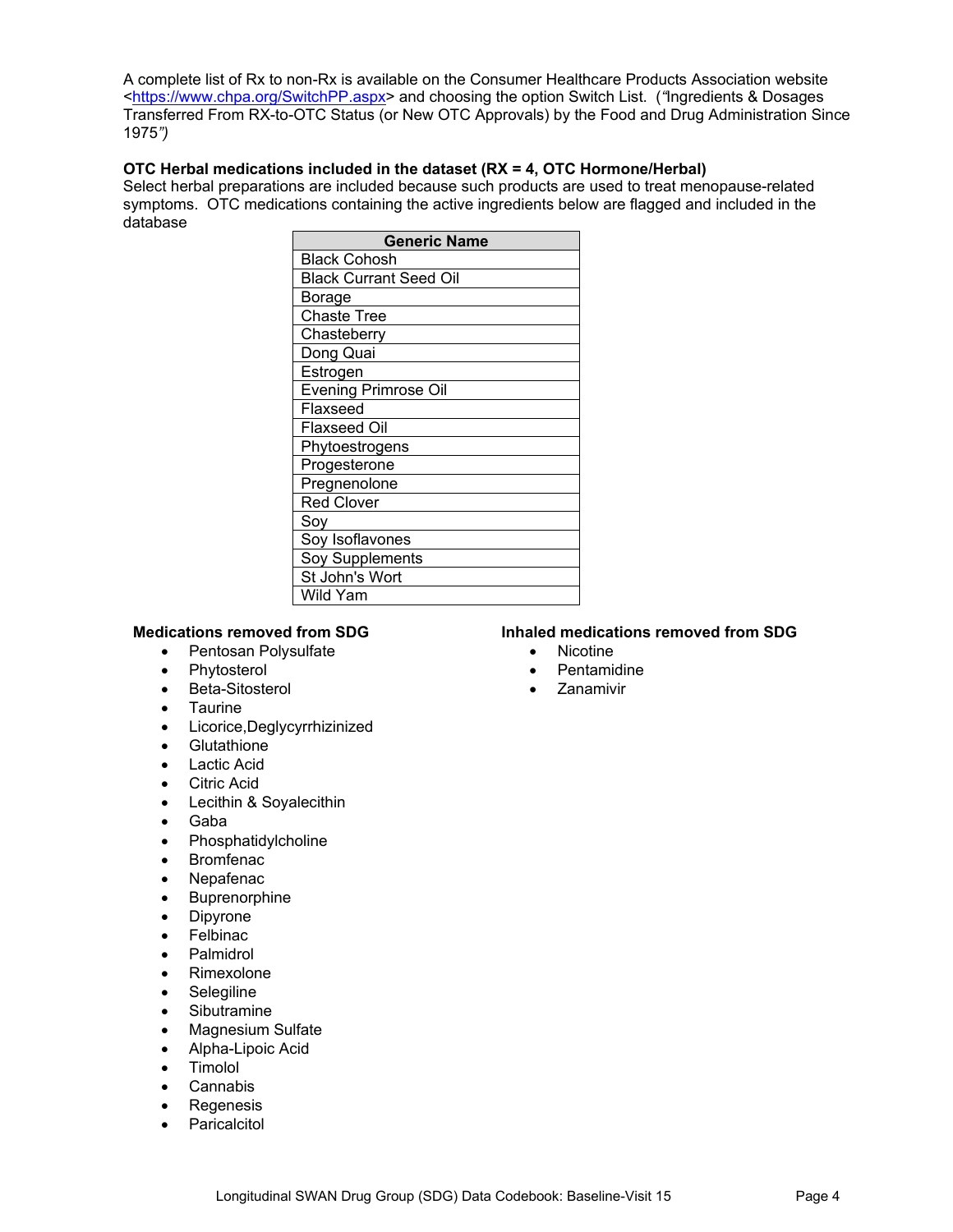#### *Additional information:*

#### **Drug Reformulations**

- Over the course of data collection in SWAN, multiple products were reformulated by manufacturers.The largest group affected by these changes has been cough and cold preparations.Many changes are related to the FDA request in November 2000 that drug manufacturers remove Phenylpropanolamine from their products. (*Similar reformulations accompanied regulations on Pseudoephedrine.)*
- Frequently, the brand name remained the same but the product was reformulated with different generic ingredients. It is not always possible to differentiate the formulation based only on brand name. In those instances, the original generic ingredients were assigned.

#### **THE IDIS DATABASE**

- The IDIS (Iowa Drug Information Service) database was a subscription service developed by the University of Iowa, which was discontinued in 2014.
- A detailed list of IDIS drug names and categories is available for reference and explanation in the file idis\_dictionary.xlsx.

| <b>Variable</b>  | Label                    | Code                            |
|------------------|--------------------------|---------------------------------|
| <b>ARCHID</b>    | Participant ID           |                                 |
| <b>VISIT</b>     | Study visit              | $'00'$ = Baseline to            |
|                  |                          | $'13' = Visit 13$               |
| <b>RACE</b>      | Race/Ethnicity           | $1 = Black$                     |
|                  |                          | 2= Chinese/Chinese American     |
|                  |                          | 3= Japanese/Japanese American   |
|                  |                          | 4= White Non-Hispanic           |
|                  |                          | 5= Hispanic                     |
| <b>SITE</b>      | Study site               | 11= Detroit, MI                 |
|                  |                          | 12= Boston, MA                  |
|                  |                          | 13= Chicago, IL                 |
|                  |                          | 14= Oakland, CA                 |
|                  |                          | 15= Los Angeles, CA             |
|                  |                          | 16= Newark, NJ                  |
|                  |                          | 17= Pittsburgh, PA              |
| <b>RX</b>        | Prescription type        | $1 = RX$                        |
|                  |                          | $2 = Select non-RX$             |
|                  |                          | $3 = RX$ to non-RX              |
|                  |                          | 4 = OTC Hormone/ Herbal         |
|                  |                          | 5 = Select non-RX & OTC Hormone |
| SDG1             | <b>Generic Med 1 SDG</b> | Grouped 1 - 34                  |
| SDG <sub>2</sub> | Generic Med 2 SDG        | Grouped 1 - 34                  |
| SDG3             | Generic Med 3 SDG        | Grouped 1 - 34                  |
| SDG4             | Generic Med 4 SDG        | Grouped 1 - 34                  |
| SDG5             | Generic Med 5 SDG        | Grouped 1 - 34                  |
| SDG6             | Generic Med 6 SDG        | Grouped 1 - 34                  |

#### **LISTING OF CREATED VARIABLES IN THE DATASET**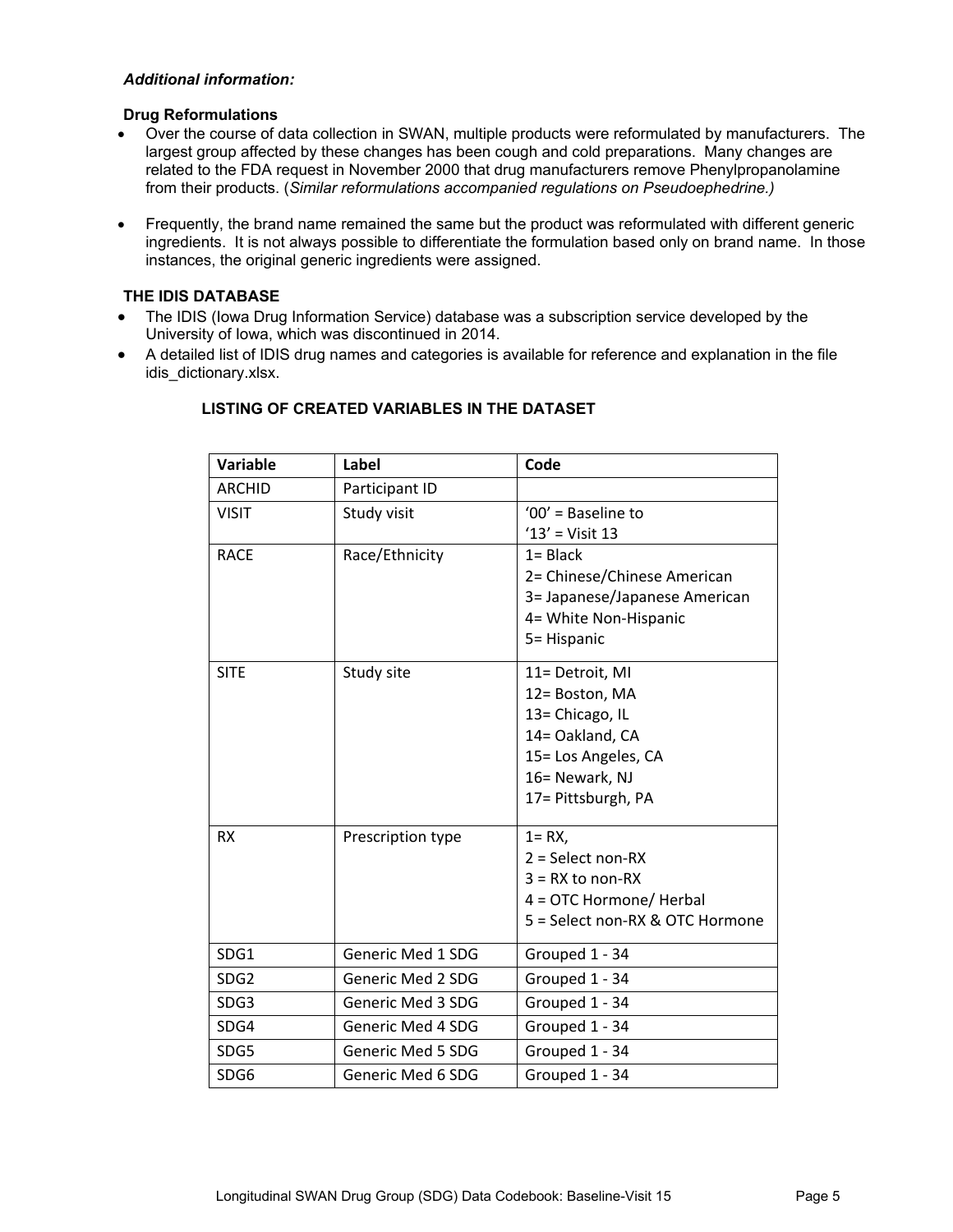#### **Detailed information on Created SDGs**.

**Please remember that IDIS codes by ingredient. Therefore, combination medications will have more than one generic name and SDG per pill.**

**SDG 1: Alpha Blocker:** Some agents may not be typically used for blood pressure lowering. Yohimbine was added.

**SDG 2: Beta Blocker:** Sotalol is listed here but is typically used as an antiarrhythmic

**SDG 3: Calcium Channel Blocker**

**SDG 4: ACE Inhibitor**

#### **SDG 5: Angiotensin Receptor Blocker**

**SDG 6: Diuretic:** This drug category mixes loop and non-loop diuretics, and drugs such as thiazide and polythiazide.

**SDG 7: Anti-Hypertension - Other** such as hydralazine,methyldopa, brimonidine solution, clonidine, minoxidil, and reserpine

**SDG 8: Anti-Coagulant:** This drug category includes older and newer oral anti-coagulants (NOACs).

**SDG 9: Anti-Lipemic:** This drug category includes statin and non-statin lipid lowering agents. Niacin was added to this group as a select OTC.

**SDG 10: Anti-Arrhythmic:** This includes digoxin which is often used as an inotrope.

#### **SDG 11: Vasodilator-Nitrate**

**SDG 12: Platelet Inhibitor:** This drug category includes several drugs but most of the use relates to aspirin. Aspirin was included if it was taken alone, but not if it was part of cold or other preparation

**SDG 13: Analgesic:** Removed bromfenac and nepafenac (ophthalmic solutions), buprenorphine (opioid addiction treatment), and dipyrone, felbinac, and palmidrol (not available in the US).

Created 4 Subgroups

- 13a Opioid
- 13b NSAID
- 13c Migraine
- 13d Acetaminophen

#### **SDG 14: Anti-Gout**

#### **SDG 15: Glucocorticoid:**

- 15 Glucocorticoids unspecified (route of administration not asked)
- 15a Glucocorticoids-Oral
- 15b Glucocorticoids-Topical/skin
- 15c Glucocorticoids-Injection
- 15d Glucocorticoids-Inhaled

#### **SDG 16: Antibiotic**

**SDG 17: Estrogen:** Genistein added from anti-neoplastics

**SDG 18: Progesterone**: Megestrol added from anti-neoplastics

**SDG 19: Other Endocrinological Preparation** such as Parathyroid hormones, Pituitary hormones, Thyroid Agents and Antagonists

**SDG 20: Selective Estrogen Receptor Modulator (SERM):** Tamoxifen, Toremifene, and Clomiphene added.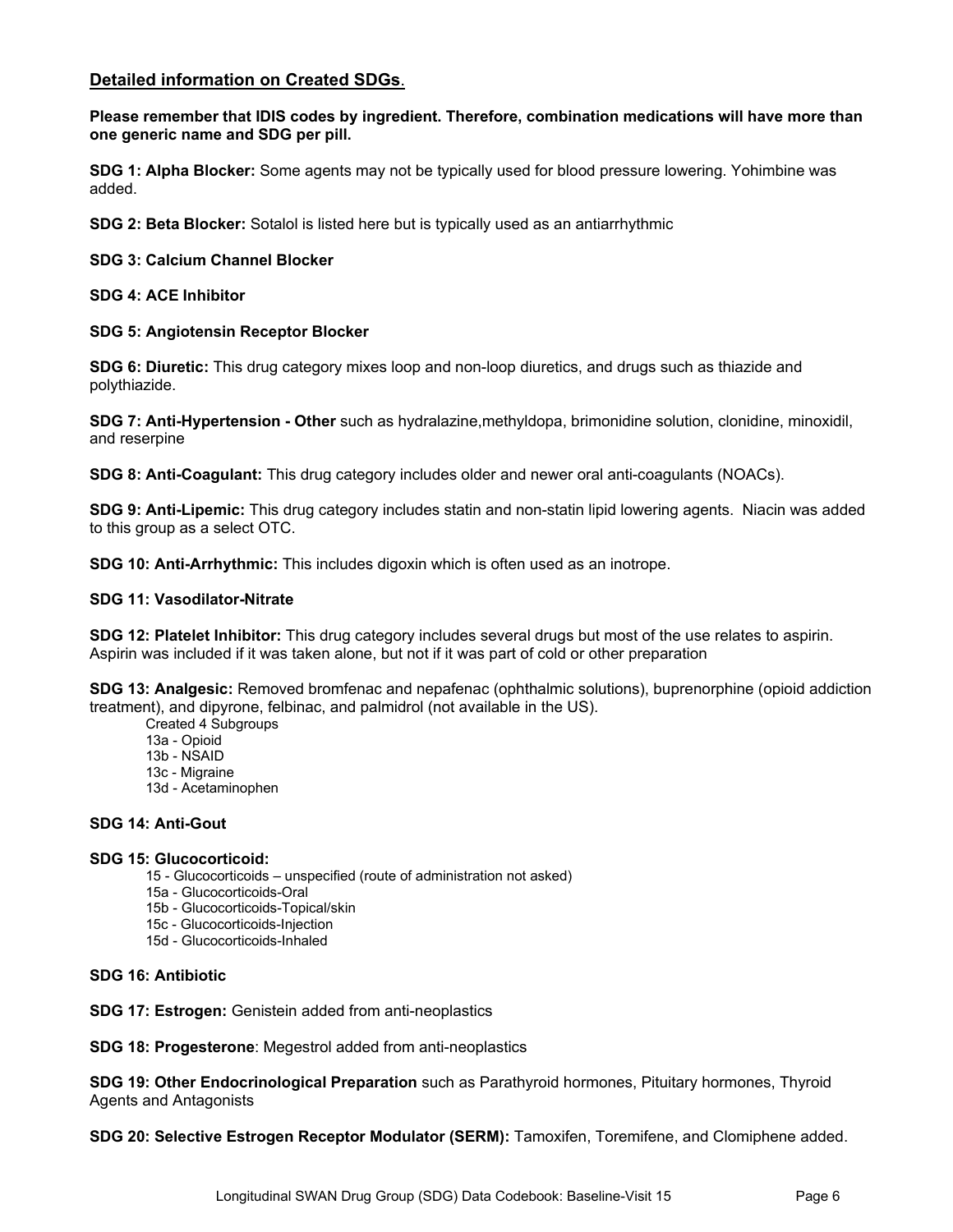**SDG 21: Anti-ulcer and Antacid** such as Proton Pump Inhibitors, H2 Antagonists, aluminum hydroxide, and antacids.

**SDG 22: Anticonvulsant:** Phenobarbital is listed in this category even though it is an ingredient in cough medicines.

#### **SDG 23: Axiolytic**

#### **SDG 24 Antidepressant**

- 24a Antidepressant-TCA
- 24b Antidepressant-SSRI –Bupropion added
- 24c Antidepressant-SNRI
- 24d Antidepressant- Other

#### **SDG 25: Antipsychotic**

#### **SDG 26: Antihistamine**- Hydroxyzine added

#### **SDG 27: Anti-neoplastic**

- 27a Anti-neoplastic (Bevacizumab, Trastuzumab)
- 27b Anti-neoplastic with hormonal action (Fulvestrant, anastrozole, Exemestane, Letrozole).
- 27c GnRH receptor Analogue (Leuprolide, Nafarelin, Goserelin)

#### **SDG 28 Hypoglycemic-** Created 8 Subgroups

- 28a Metformin
- 28b Sulfonylurea
- 28c Meglitinide
- 28d Thiazolidinedione
- 28e DPP-IV Inhibitor
- 28f Incretin
- 28g Insulin
- 28h Hypoglycemic-other
- 28i Diabetic Agent-other

#### **SDG 29: Leukotriene Receptor Antagonist**

#### **SDG 30: Anti-Osteoporosis**

#### **SDG 31: Non-steroidal Respiratory Inhaler**

#### **SDG 32: Gonadotropin**

#### **SDG 33: Androgen**

**SDG 34: OTC Hormone/Herbal -** These are non RX. NOTE: Estrogen/Progesterone may be found in both RX and non RX categories**.**

#### **SDG 35: Janus Kinase (JAKS) Inhibitor**

**SDG 36: Unknown**

**SDG 37: Parasympatholytic Agent**

#### **NOTE: Calcium and Vitamin D supplements can be found in the Longitudinal Vitamin D/Calcium dataset**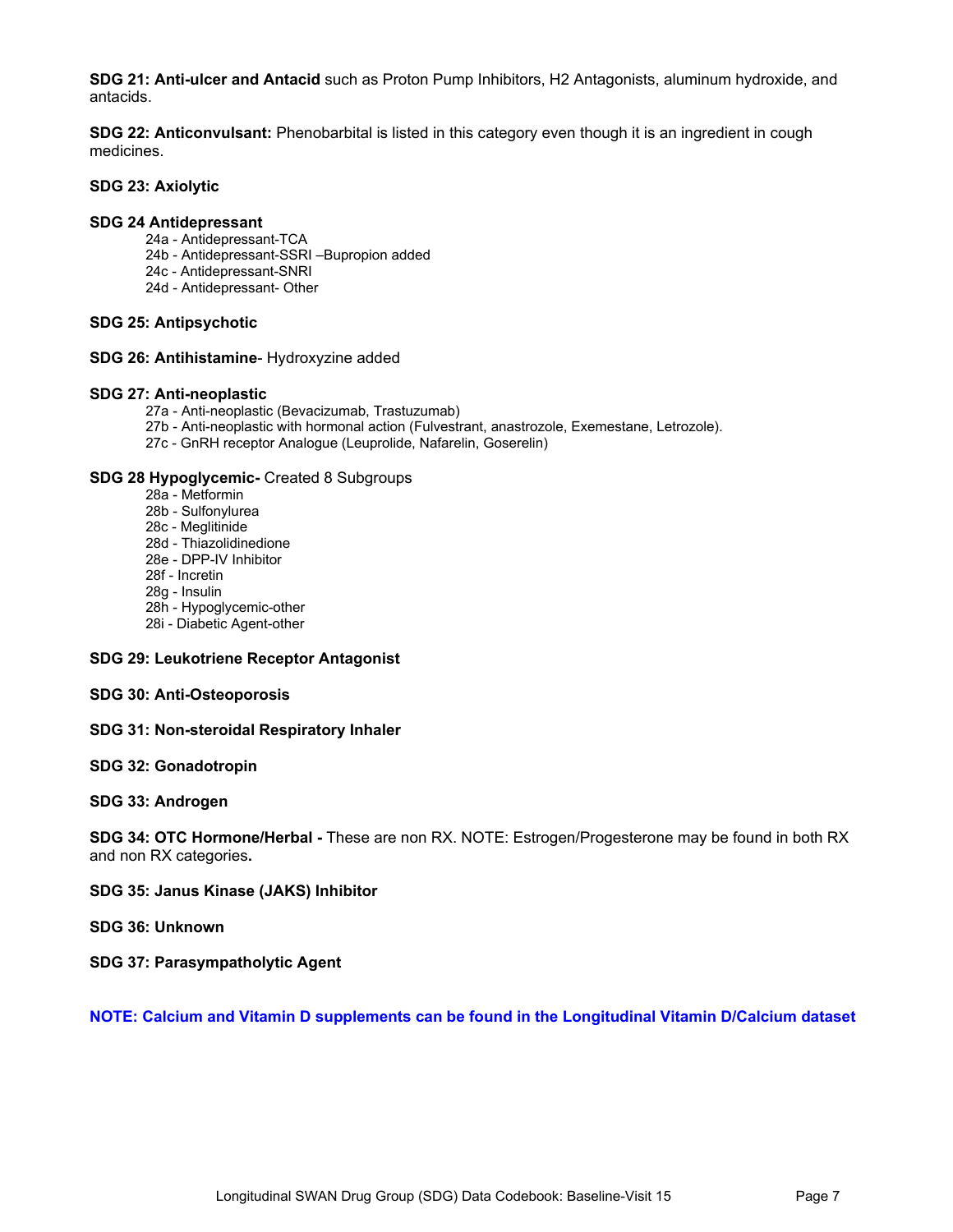### **DATA COLLECTION FORMS**

Questions B1-B20 shown below (the **a** columns), and B26-B28 are taken from the **Visit 10 Interview** for creating the following variables GENERIC\_NAME, IDIS\_CATEGORY, SDG1-SDG5, and RX. These same questions have been asked at baseline and all follow-up visits up to visit 10.

### ASK RESPONDENT TO GATHER PRESCRIPTION MEDICATIONS SO THEY ARE WITHIN REACH. REMEMBER, DO NOT READ OUT LOUD ANY SCRIPT IN CAPITAL LETTERS.

#### REFER TO THE "MEDICATION REFERENCE LIST" AS PER PROTOCOL.

I would like to begin the interview by asking you some questions about prescribed and over- the-counter (OTC) medications.

I will start by asking about any pills or medicines, including patches, suppositories, injections, creams and ointments which are prescribed by your doctor or other health care provider, that you have taken **since your last study visit**.

#### IF YES TO ANY, RECORD MEDICATION NAME IN THE SPACES PROVIDED

|                                                                               |                                                       | <b>PRESCRIPTION DRUGS</b><br><b>IF YES</b> |                                                                                  |                |                                                                                                                                  |                                  |  |  |  |  |
|-------------------------------------------------------------------------------|-------------------------------------------------------|--------------------------------------------|----------------------------------------------------------------------------------|----------------|----------------------------------------------------------------------------------------------------------------------------------|----------------------------------|--|--|--|--|
|                                                                               | What is the<br>name of the<br>medication?<br>#MEDNAME | $\mathbf{b}$ .                             | Have you been<br>taking it at least two<br>times per week for<br>the last month? |                | <b>INTERVIEWER</b><br>$c_{\cdot}$<br>CHECK:<br><b>MEDICATION</b><br><b>VERIFIED</b><br><b>FROM</b><br><b>CONTAINER</b><br>LABEL? |                                  |  |  |  |  |
| Since your last study<br>visit                                                |                                                       |                                            | NO                                                                               | <b>YES</b>     | NO                                                                                                                               | <b>YES</b>                       |  |  |  |  |
| B1. Have you taken any<br>medication, pills or other<br>medicine to thin your |                                                       |                                            | $\mathbf{1}$                                                                     | $\overline{2}$ | 1                                                                                                                                | $\overline{2}$                   |  |  |  |  |
| blood (anticoagulants)?<br>'ANTICOAGULANT'                                    |                                                       |                                            | 1                                                                                | $\overline{2}$ | $\mathbf{1}$                                                                                                                     | $\overline{2}$                   |  |  |  |  |
| B2. Anything for your heart<br>or heart beat, including<br>pills or patches?  |                                                       |                                            | $\mathbf{1}$                                                                     | $\overline{2}$ | $\mathbf{1}$<br>$\mathbf{1}$                                                                                                     | $\overline{2}$<br>$\overline{2}$ |  |  |  |  |
| 'HEART'                                                                       |                                                       |                                            | $\mathbf{1}$                                                                     | $\overline{2}$ |                                                                                                                                  |                                  |  |  |  |  |
| B3. Any medications for<br>cholesterol or fats in                             |                                                       |                                            | 1                                                                                | $\overline{2}$ | $\mathbf{1}$                                                                                                                     | $\overline{2}$                   |  |  |  |  |
| your blood?<br>'CHOLESTEROL'                                                  |                                                       |                                            | $\mathbf{1}$                                                                     | $\overline{2}$ | 1                                                                                                                                | $\overline{2}$                   |  |  |  |  |
| B4. Blood pressure pills?<br>'BLOOD PRESSURE'                                 |                                                       |                                            | $\mathbf{1}$                                                                     | $\overline{2}$ | 1                                                                                                                                | $\overline{2}$                   |  |  |  |  |
|                                                                               |                                                       |                                            | 1                                                                                | $\overline{2}$ | 1                                                                                                                                | $\overline{2}$                   |  |  |  |  |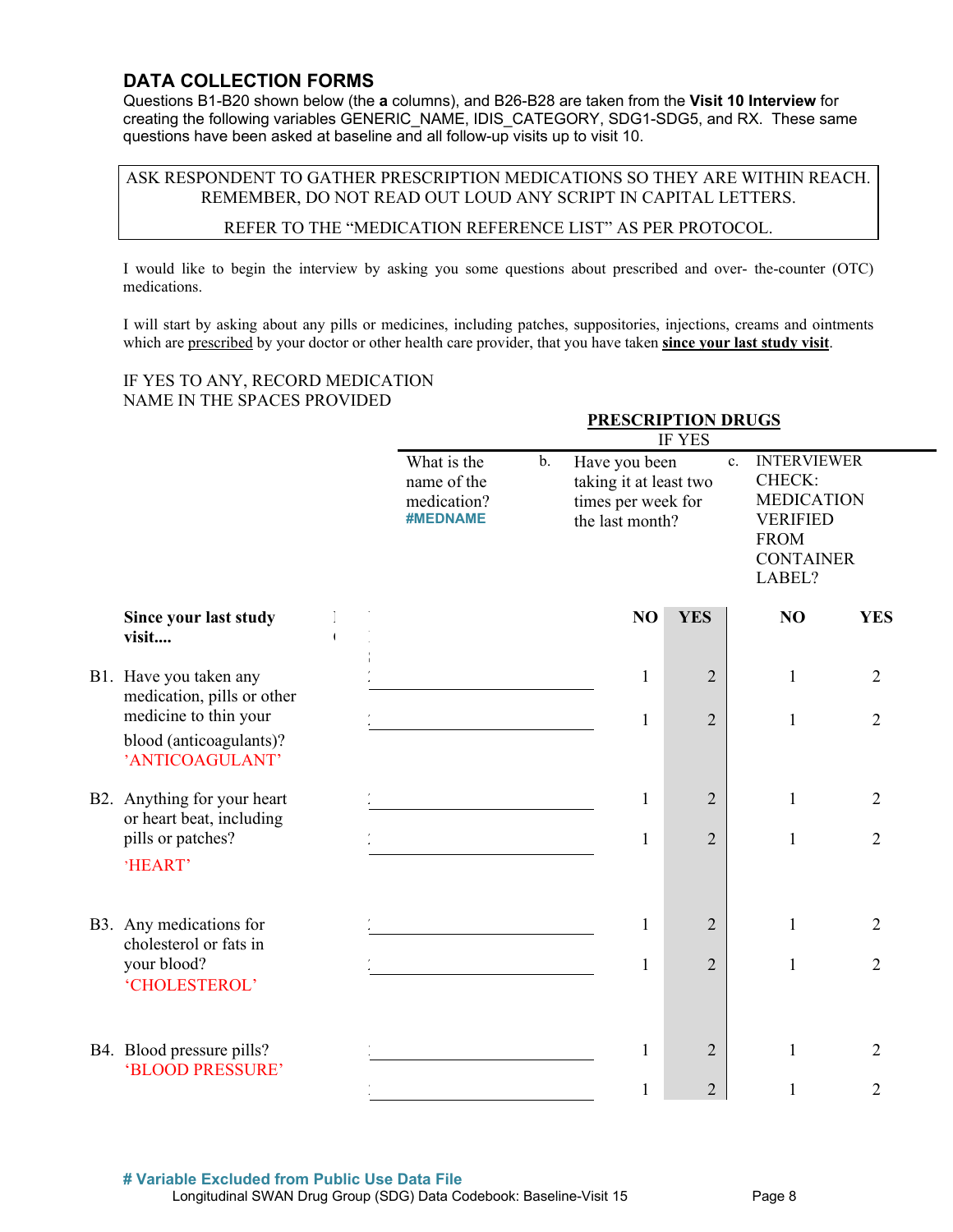|                                                                                                                       | What is the<br>name of the<br>medication?<br>#MEDNAME | $\mathbf b$ . | Have you been<br>taking it at least two<br>times per week for<br>the last month? | c.             | <b>INTERVIEWER</b><br>CHECK:<br><b>MEDICATION</b><br><b>VERIFIED</b><br><b>FROM</b><br><b>CONTAINER</b><br>LABEL? |                |
|-----------------------------------------------------------------------------------------------------------------------|-------------------------------------------------------|---------------|----------------------------------------------------------------------------------|----------------|-------------------------------------------------------------------------------------------------------------------|----------------|
| Since your last study visit, have you taken                                                                           |                                                       |               | NO                                                                               | <b>YES</b>     | NO                                                                                                                | <b>YES</b>     |
|                                                                                                                       |                                                       |               |                                                                                  |                |                                                                                                                   |                |
| B5. Diuretics for water<br>retention?                                                                                 |                                                       |               | $\mathbf{1}$                                                                     | $\overline{2}$ | $\mathbf{1}$                                                                                                      | $\overline{2}$ |
| 'DIURETICS'                                                                                                           |                                                       |               | 1                                                                                | $\overline{2}$ | $\mathbf{1}$                                                                                                      | $\overline{2}$ |
| B6. Thyroid pills?<br>'THYROID'                                                                                       |                                                       |               | $\mathbf{1}$                                                                     | $\overline{2}$ | $\mathbf{1}$                                                                                                      | $\overline{2}$ |
|                                                                                                                       |                                                       |               | $\mathbf{1}$                                                                     | $\overline{2}$ | $\mathbf{1}$                                                                                                      | $\mathbf{2}$   |
| B7. Insulin or pills for sugar<br>in your blood?                                                                      |                                                       |               | $\mathbf{1}$                                                                     | $\overline{2}$ | $\mathbf{1}$                                                                                                      | $\overline{2}$ |
| 'INSULIN'                                                                                                             |                                                       |               | $\mathbf{1}$                                                                     | $\overline{2}$ | $\mathbf{1}$                                                                                                      | $\overline{2}$ |
| B8. Any medications for a<br>nervous condition such                                                                   |                                                       |               | $\mathbf{1}$                                                                     | 2              | $\mathbf{1}$                                                                                                      | $\overline{2}$ |
| as tranquilizers,<br>sedatives, sleeping pills,<br>or anti-depression<br>medication?<br>'NERVOUS<br><b>CONDITION'</b> |                                                       |               | 1                                                                                | $\overline{2}$ | $\mathbf{1}$                                                                                                      | $\overline{2}$ |
| B9. Steroid pills such as<br>Prednisone, or cortisone?                                                                |                                                       |               | 1                                                                                | $\overline{2}$ | 1                                                                                                                 | $\overline{2}$ |
| 'STEROIDS'                                                                                                            |                                                       |               | 1                                                                                | $\overline{2}$ | $\mathbf{1}$                                                                                                      | $\overline{2}$ |
| B10. Prescribed medication<br>for arthritis?                                                                          |                                                       |               | 1                                                                                | $\overline{2}$ | $\mathbf{1}$                                                                                                      | $\overline{2}$ |
| 'ARTHRITIS'                                                                                                           |                                                       |               | 1                                                                                | $\overline{2}$ | $\mathbf{1}$                                                                                                      | $\overline{2}$ |
| B11. Fertility medications to                                                                                         |                                                       |               | 1                                                                                | $\overline{2}$ | $\mathbf{1}$                                                                                                      | $\overline{2}$ |
| help you get pregnant<br>(such as Pergonal,<br>Clomid, Fertinex, Gonal-<br>F, Follistim or<br>Repronex)?              |                                                       |               | 1                                                                                | $\overline{2}$ | $\mathbf{1}$                                                                                                      | $\overline{2}$ |

'FERTILITY'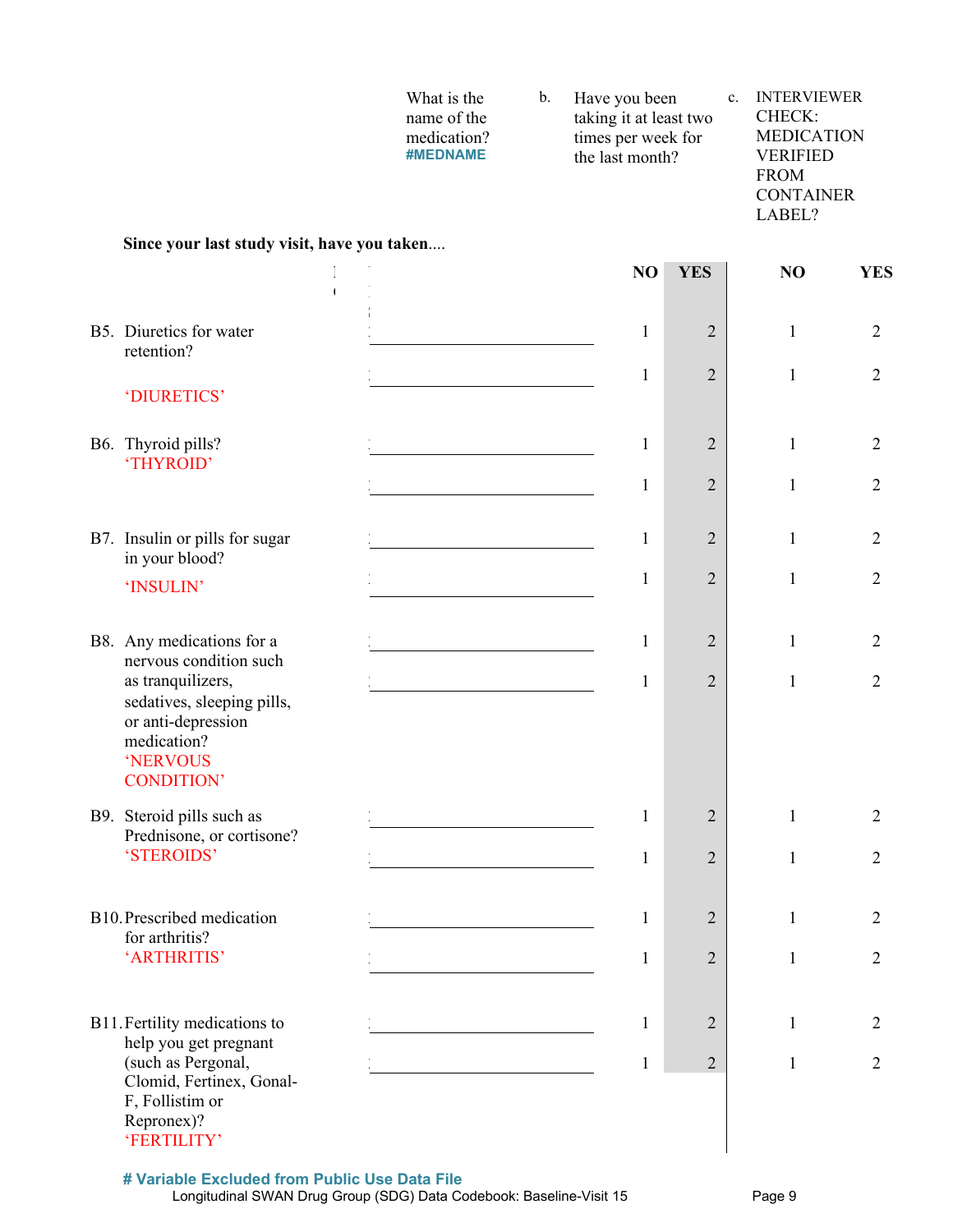|                                                              |                                                    |                               |                | REFER TO HORMONES ON THE "MEDICATION REFERENCE LIST" AS PER PROTOCOL.                                                                                           |                |                                                      |                |                                                                                                                   |                |
|--------------------------------------------------------------|----------------------------------------------------|-------------------------------|----------------|-----------------------------------------------------------------------------------------------------------------------------------------------------------------|----------------|------------------------------------------------------|----------------|-------------------------------------------------------------------------------------------------------------------|----------------|
| <b>HORMONE QUESTIONS B12-17:</b>                             |                                                    |                               |                | What is the name<br>of the medication?<br>#MEDNAME                                                                                                              | $\mathbf{b}$ . | Have you been<br>taking it during<br>the past month? | c.             | <b>INTERVIEWER</b><br>CHECK:<br><b>MEDICATION</b><br><b>VERIFIED</b><br><b>FROM</b><br><b>CONTAINER</b><br>LABEL? |                |
|                                                              | Since your last study visit, have you taken        |                               |                |                                                                                                                                                                 |                |                                                      |                |                                                                                                                   |                |
|                                                              |                                                    |                               | NO YES         |                                                                                                                                                                 |                | N <sub>O</sub>                                       | <b>YES</b>     | NO                                                                                                                | <b>YES</b>     |
| B12. Birth Control pills?<br><b>BIRTH</b><br><b>CONTROL'</b> |                                                    | $\mathbf{1}$<br>(B13)         | 2              |                                                                                                                                                                 |                | 1                                                    | 2              | 1                                                                                                                 | 2              |
|                                                              |                                                    | 1                             | $\overline{2}$ |                                                                                                                                                                 |                | 1                                                    | $\overline{2}$ | 1                                                                                                                 | $\overline{2}$ |
| B12.d                                                        |                                                    |                               |                | For your most recent use, what was the primary reason for taking birth control pills?                                                                           |                |                                                      |                |                                                                                                                   |                |
|                                                              | (SPECIFY)                                          |                               |                |                                                                                                                                                                 |                |                                                      |                |                                                                                                                   |                |
|                                                              |                                                    | N <sub>O</sub>                | <b>YES</b>     |                                                                                                                                                                 |                | <b>NO</b>                                            | <b>YES</b>     | N <sub>O</sub>                                                                                                    | <b>YES</b>     |
| B13. Estrogen pills<br>(such as Premarin,                    | Estrace, Ogen, etc)?                               | 1 $(B14)$                     | $\overline{2}$ |                                                                                                                                                                 |                | 1                                                    | 2              | 1                                                                                                                 | $\overline{2}$ |
| <b>B13.d</b>                                                 | 'ESTROGEN PILLS'                                   | $\mathbf{1}$                  | $\overline{2}$ | IF YES: Does/Did your prescription have you take estrogen daily or on and off on a monthly cycle?<br>[IF MORE THAN ONE MENTIONED, RECORD THE MORE RECENT AT 1.] |                | 1                                                    | $\overline{2}$ | 1                                                                                                                 | $\overline{2}$ |
|                                                              |                                                    | EVERY DAY 1                   |                |                                                                                                                                                                 |                | EVERY DAY 1                                          |                |                                                                                                                   |                |
|                                                              |                                                    | OFF AND ON2<br>DON'T KNOW  -8 |                |                                                                                                                                                                 |                | OFF AND ON 2<br>DON'T KNOW -8                        |                |                                                                                                                   |                |
| visit, have you<br>taken                                     | Since your last study                              | N <sub>O</sub>                | <b>YES</b>     |                                                                                                                                                                 |                | N <sub>O</sub>                                       | <b>YES</b>     | N <sub>O</sub>                                                                                                    | <b>YES</b>     |
| B14. Estrogen by injection                                   |                                                    | $\mathbf{1}$                  |                | $2 \overline{ }$                                                                                                                                                |                | 1                                                    | $\overline{2}$ | 1                                                                                                                 | $\overline{2}$ |
| or patch (such as                                            | Estraderm)?'ESTROGEN<br><b>INJECTION OR PATCH'</b> | $\mathbf{1}$                  | $\overline{2}$ |                                                                                                                                                                 |                | 1                                                    | $\overline{2}$ | $\mathbf{1}$                                                                                                      | $\overline{2}$ |
| B15.<br>estrogen/                                            | Combination                                        | $\mathbf{1}$                  | 2              | <u> 1980 - Johann Barbara, martxa a</u>                                                                                                                         |                | 1                                                    | $\overline{2}$ | $\mathbf{1}$                                                                                                      | $\overline{2}$ |
| <b>COMB</b><br><b>ESTROGEN/PROGE</b>                         | progestin (such as                                 | $\mathbf{1}$                  | $\overline{2}$ | <u> 1989 - Johann Barbara, martxa a</u>                                                                                                                         |                | 1                                                    | $\overline{2}$ | $\mathbf{1}$                                                                                                      | $\overline{2}$ |

**# Variable Excluded from Public Use Data File** Longitudinal SWAN Drug Group (SDG) Data Codebook: Baseline-Visit 15 Page 10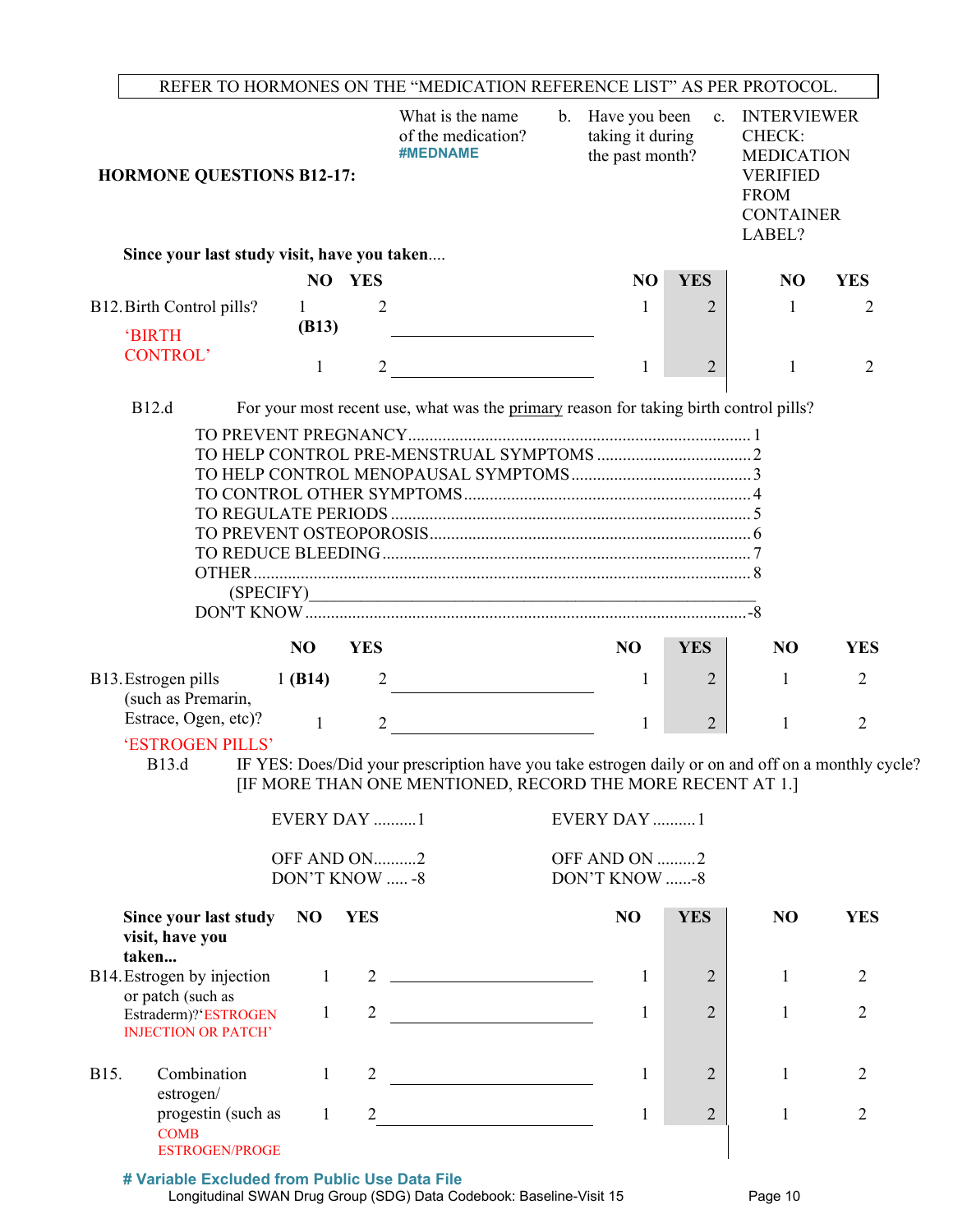|      | a.<br>Since your last study visit, have you taken |    | What is the name<br>of the medication?<br>#MEDNAME | $b_{\cdot}$ | Have you been<br>taking it during<br>the past month? |    |            | <b>INTERVIEWER</b><br>$\mathbf{c}$ .<br>CHECK:<br><b>MEDICATION</b><br><b>VERIFIED FROM</b><br><b>CONTAINER</b><br>LABEL? |  |            |  |
|------|---------------------------------------------------|----|----------------------------------------------------|-------------|------------------------------------------------------|----|------------|---------------------------------------------------------------------------------------------------------------------------|--|------------|--|
|      |                                                   | NO | <b>YES</b>                                         |             |                                                      | NO | <b>YES</b> | N <sub>O</sub>                                                                                                            |  | <b>YES</b> |  |
| B16. | Progestin pills<br>(such as Provera)?             |    | 2                                                  |             |                                                      |    | 2          |                                                                                                                           |  | 2          |  |
|      | 'PROGESTIN'                                       |    | ↑                                                  |             |                                                      |    | 2          |                                                                                                                           |  | 2          |  |

B16.d IF YES: Does/Did your prescription have you take progestin daily or on and off on a monthly cycle? [IF MORE THAN ONE MENTIONED, RECORD THE MORE RECENT AT 1.]

| EVERY DAY 1      | $EVERY$ DAY $\ldots$ 1   |
|------------------|--------------------------|
| OFF AND ON2      | OFF AND ON $\dots$ 2     |
| DON'T KNOW $ -8$ | $DON'T$ KNOW $\ldots$ -8 |

| What is the name<br>a.<br>of the medication?<br>#MEDNAME |  | b. Have you been<br>taking it during<br>the past month? | $\mathbf{c}$ . | <b>INTERVIEWER</b><br>CHECK:<br><b>MEDICATION</b><br><b>VERIFIED FROM</b> |
|----------------------------------------------------------|--|---------------------------------------------------------|----------------|---------------------------------------------------------------------------|
|----------------------------------------------------------|--|---------------------------------------------------------|----------------|---------------------------------------------------------------------------|

CONTAINER LABEL?

**Since your last study visit, have you taken**...

|           |                                                                                            | NO | <b>YES</b>     | N <sub>O</sub> | <b>YES</b>     | NO | <b>YES</b> |
|-----------|--------------------------------------------------------------------------------------------|----|----------------|----------------|----------------|----|------------|
| B17.      | Any other<br>prescription                                                                  |    | 2              |                | $\overline{2}$ |    | 2          |
|           | hormones that I<br>haven't asked you                                                       |    | $\overline{2}$ |                | $\overline{2}$ |    | 2          |
| Provera), | about, for example<br>vaginal rings (such                                                  |    | $\overline{2}$ |                | $\overline{2}$ |    | 2          |
|           | as Femring),<br>progestin injections<br>(such as Depo-<br>estrogen/testosteron<br>e        |    | $\overline{2}$ |                | $\overline{2}$ |    | 2          |
|           | combinations (such<br>as Estratest), or<br>vaginal creams?<br><b>'OTHER RX</b><br>HORMONE' |    |                |                |                |    |            |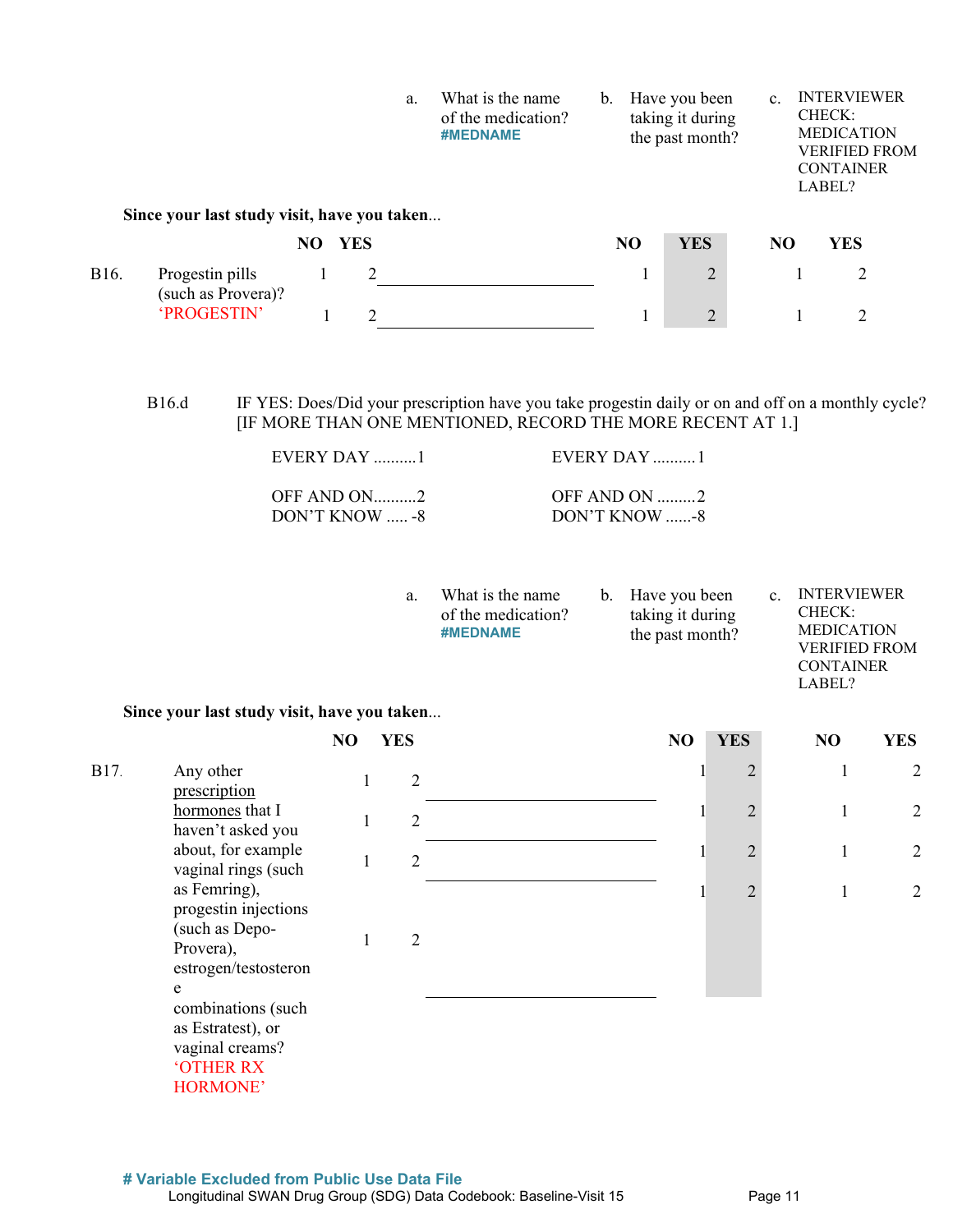### **Since your last study visit, have you taken**...

|                                                                                                                                                                 |                                                           | NO           | <b>YES</b> |                |                |                  |                                                                                           |             |                                                     | NO           |    | <b>YES</b>                      |                |    |                                                                                                                   |                |
|-----------------------------------------------------------------------------------------------------------------------------------------------------------------|-----------------------------------------------------------|--------------|------------|----------------|----------------|------------------|-------------------------------------------------------------------------------------------|-------------|-----------------------------------------------------|--------------|----|---------------------------------|----------------|----|-------------------------------------------------------------------------------------------------------------------|----------------|
| B18. IV (into the vein)<br>medication to<br>prevent or treat<br>osteoporosis (brittle<br>or thinning bones;<br>such as IV<br>bisphosphonates)?                  |                                                           | $\mathbf{1}$ |            | $\overline{2}$ |                |                  | B18a. If yes, have you taken it<br>in the last year?                                      |             |                                                     | $\mathbf{1}$ |    | $\overline{2}$                  |                |    |                                                                                                                   |                |
| a.                                                                                                                                                              | What is the name of the<br>medication?<br><b>#MEDNAME</b> |              |            |                | $\mathbf{b}$ . |                  | Have you<br>been taking<br>it at least<br>two times<br>per week for<br>the last<br>month? | $c_{\cdot}$ | Have you<br>been taking<br>it once a<br>last month? | week for the | d. | Have you<br>it once a<br>month? | been taking    | e. | <b>INTERVIEWER</b><br>CHECK:<br><b>MEDICATION</b><br><b>VERIFIED</b><br><b>FROM</b><br><b>CONTAINER</b><br>LABEL? |                |
| Since your last study visit, have you taken                                                                                                                     |                                                           |              |            |                |                |                  |                                                                                           |             |                                                     |              |    |                                 |                |    |                                                                                                                   |                |
|                                                                                                                                                                 | <b>NO YES</b>                                             |              |            |                | NO             |                  | <b>YES</b>                                                                                |             | NO                                                  | <b>YES</b>   |    | NO                              | <b>YES</b>     |    | NO                                                                                                                | <b>YES</b>     |
| B19. Non IV<br>medications to<br>prevent or treat<br>osteoporosis;                                                                                              | $\mathbf{1}$<br>$\mathfrak{2}$                            |              |            |                |                | 1 <sub>(c)</sub> | 2(e)                                                                                      |             |                                                     | 1 (d) 2 (e)  |    | $\mathbf{1}$                    | $\overline{2}$ |    | $\mathbf{1}$                                                                                                      | $\overline{c}$ |
| (brittle or<br>thinning bones;<br>such as<br>Fosamax,<br>Didronel,<br>Evista,<br>Miacalcin,<br>Rocaltrol,<br>Actonel,<br>Forteo<br>$(PTH))$ ?<br>'OSTEOPOROSIS' | $\mathbf{1}$<br>$\overline{2}$                            |              |            |                |                | 1 <sub>(c)</sub> | 2(e)                                                                                      |             |                                                     | 1(d) 2(e)    |    | $\mathbf{1}$                    | $\overline{2}$ |    | $\mathbf{1}$                                                                                                      | $\overline{2}$ |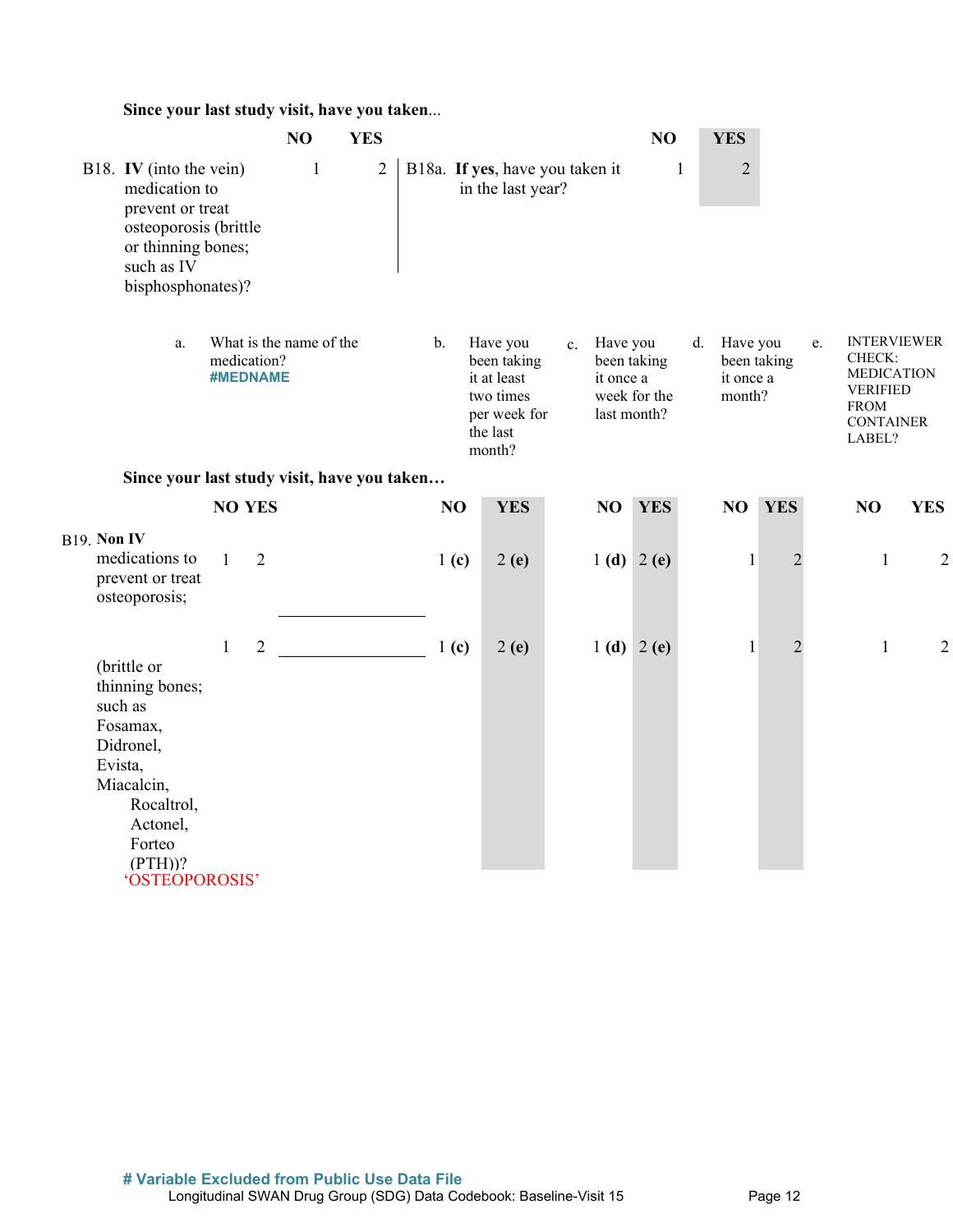| a. | What is the | b. Have you been       | c INTERVIEWER        |
|----|-------------|------------------------|----------------------|
|    | name of the | taking it at least two | . CHECK:             |
|    | medication? | times per week for     | <b>MEDICATION</b>    |
|    | #MEDNAME    | the last month?        | <b>VERIFIED FROM</b> |
|    |             |                        | <b>CONTAINER</b>     |

LABEL?

**Since your last study visit....**

|                                                   | <b>YES</b>     | NO           | <b>YES</b>     | NO           | <b>YES</b>     |
|---------------------------------------------------|----------------|--------------|----------------|--------------|----------------|
| B20. Are there any other<br>prescription pills or | $\overline{2}$ | $\mathbf{1}$ | $\overline{2}$ | $\mathbf{1}$ | $\overline{2}$ |
| medications                                       | $\overline{2}$ | $\mathbf{1}$ | $\overline{2}$ | $\mathbf{1}$ | $\overline{2}$ |
| that you have taken,<br>that I haven't            | $\overline{2}$ | $\mathbf{1}$ | $\overline{2}$ | $\mathbf{1}$ | $\overline{2}$ |
| asked you about?<br>(PLEASE LIST.)                | $\overline{2}$ | $\mathbf{1}$ | $\overline{2}$ | $\mathbf{1}$ | $\overline{2}$ |
| 'OTHER RX MED'                                    | $\overline{2}$ | $\mathbf{1}$ | $\overline{2}$ | $\mathbf{1}$ | $\overline{2}$ |
|                                                   | $\overline{2}$ | $\mathbf{1}$ | $\overline{2}$ | $\mathbf{1}$ | $\overline{2}$ |
|                                                   | $\overline{2}$ | $\mathbf{1}$ | $\overline{2}$ | $\mathbf{1}$ | $\overline{2}$ |
|                                                   | $\overline{2}$ | 1            | $\overline{2}$ | $\mathbf{1}$ | $\overline{2}$ |
|                                                   | $\overline{2}$ | $\mathbf{1}$ | $\overline{2}$ | $\mathbf{1}$ | $\overline{2}$ |
|                                                   | $\overline{2}$ | $\mathbf{1}$ | $\overline{2}$ | $\mathbf{1}$ | $\overline{2}$ |
|                                                   | $\overline{2}$ | $\mathbf{1}$ | $\overline{2}$ | $\mathbf{1}$ | $\overline{2}$ |
|                                                   | $\overline{2}$ | 1            | $\overline{2}$ | $\mathbf{1}$ | $\overline{2}$ |
|                                                   | $\overline{2}$ | $\mathbf{1}$ | $\overline{2}$ | $\mathbf{1}$ | $\overline{2}$ |
|                                                   | $\overline{2}$ | $\mathbf{1}$ | $\overline{2}$ | $\mathbf 1$  | $\overline{2}$ |
|                                                   | $\overline{2}$ | $\mathbf{1}$ | $\overline{2}$ | $\mathbf{1}$ | $\overline{2}$ |
|                                                   |                |              |                |              |                |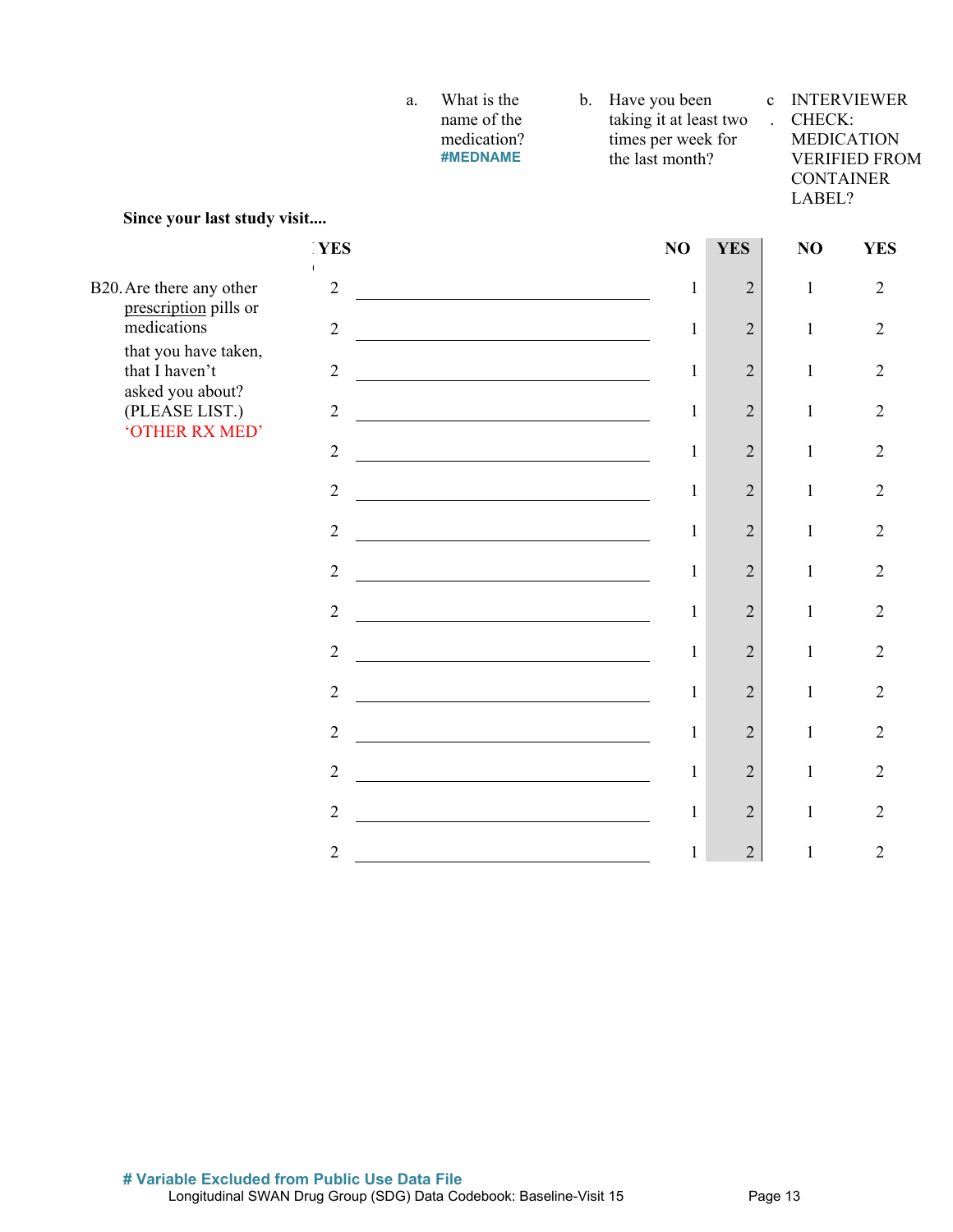### **Now I would like to ask you about over-the-counter medications, non-prescription, that you have taken regularly at least 2 times per week for a month or more, since your last study visit**.

| IF YES TO ANY, RECORD<br>MEDICATION NAME IN THE<br><b>SPACES PROVIDED</b> |                |     | a. | What is the name of the<br>medication?<br>#MEDNAME | b. Have you been taking<br>it at least two times<br>per week for the last<br>month? |     |
|---------------------------------------------------------------------------|----------------|-----|----|----------------------------------------------------|-------------------------------------------------------------------------------------|-----|
| Since your last study visit,<br>have you taken                            |                |     |    |                                                    |                                                                                     |     |
|                                                                           | N <sub>O</sub> | YES |    |                                                    | N <sub>O</sub>                                                                      | YES |
| B26. Any over-the-<br>counter medications                                 | 1              | 2   |    |                                                    |                                                                                     | 2   |
| for pain including<br>headaches and<br>arthritis?<br>'OTC PAIN'           | 1              | 2   |    |                                                    |                                                                                     | 2   |
| B27. Anything for<br>problems sleeping?                                   |                |     |    |                                                    |                                                                                     | 2   |
| 'OTC SLEEP'                                                               |                |     |    |                                                    |                                                                                     |     |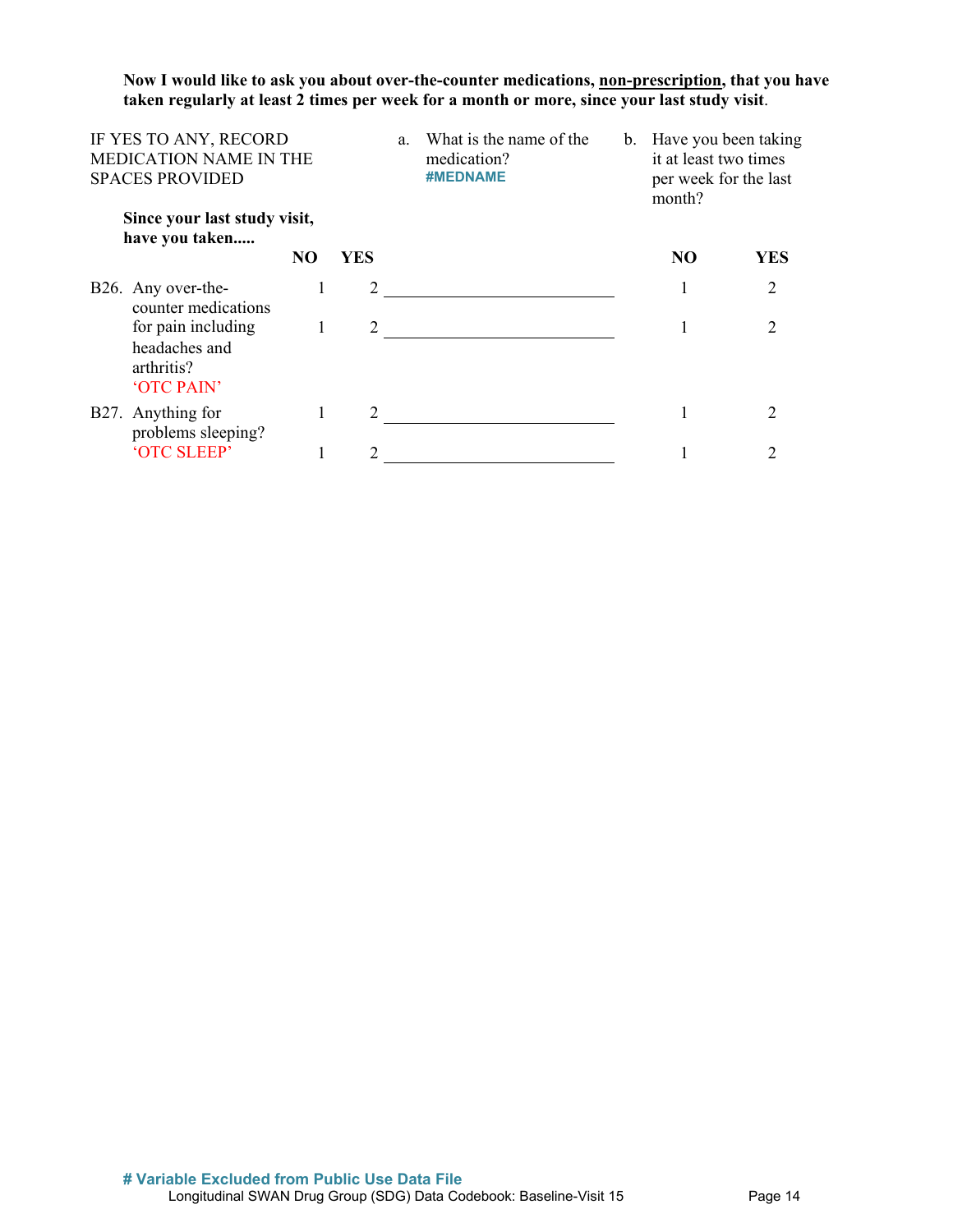| IF YES TO ANY, RECORD     | a. | What is the name of the b. | Have you been      |
|---------------------------|----|----------------------------|--------------------|
| <b>MEDICATION NAME IN</b> |    | medication?                | taking it at least |
| THE SPACES PROVIDED       |    | <b>#MEDNAME</b>            | two times per      |
|                           |    |                            | week for the last  |

month?

#### **Since your last study visit…**

|                                               |              | NO YES         | NO           | <b>YES</b>     |
|-----------------------------------------------|--------------|----------------|--------------|----------------|
| B28. Have you taken any                       | $\mathbf{1}$ | $\overline{2}$ | 1            | $\overline{2}$ |
| other over-the-<br>counter pills or other     | $\mathbf{1}$ | $\overline{2}$ | 1            | $\overline{2}$ |
| medications<br>(including liquids or          | $\mathbf{1}$ | $\overline{2}$ | 1            | $\overline{2}$ |
| ointments or aspirin)<br>that I haven't asked | $\mathbf{1}$ | $\overline{2}$ | 1            | $\overline{2}$ |
| you about?<br>(PLEASE LIST.)                  | $\mathbf{1}$ | $\overline{2}$ | 1            | $\overline{2}$ |
| 'OTC OTHER'                                   | $\mathbf{1}$ | $\overline{2}$ | 1            | $\overline{2}$ |
|                                               | $\mathbf{1}$ | $\overline{2}$ | $\mathbf{1}$ | $\overline{2}$ |
|                                               | $\mathbf{1}$ | $\overline{2}$ | 1            | $\overline{2}$ |
|                                               | $\mathbf{1}$ | $\overline{2}$ | 1            | $\overline{2}$ |
|                                               | $\mathbf{1}$ | $\overline{2}$ | 1            | $\overline{2}$ |
|                                               | $\mathbf{1}$ | 2              | 1            | $\overline{2}$ |
|                                               | $\mathbf{1}$ | $\overline{2}$ | 1            | $\overline{2}$ |
|                                               | $\mathbf{1}$ | $\overline{2}$ | 1            | $\overline{2}$ |
|                                               | $\mathbf{1}$ | $\overline{2}$ | 1            | $\overline{2}$ |
|                                               | $\mathbf{1}$ | $\overline{2}$ | $\mathbf{1}$ | $\overline{2}$ |
|                                               |              |                |              |                |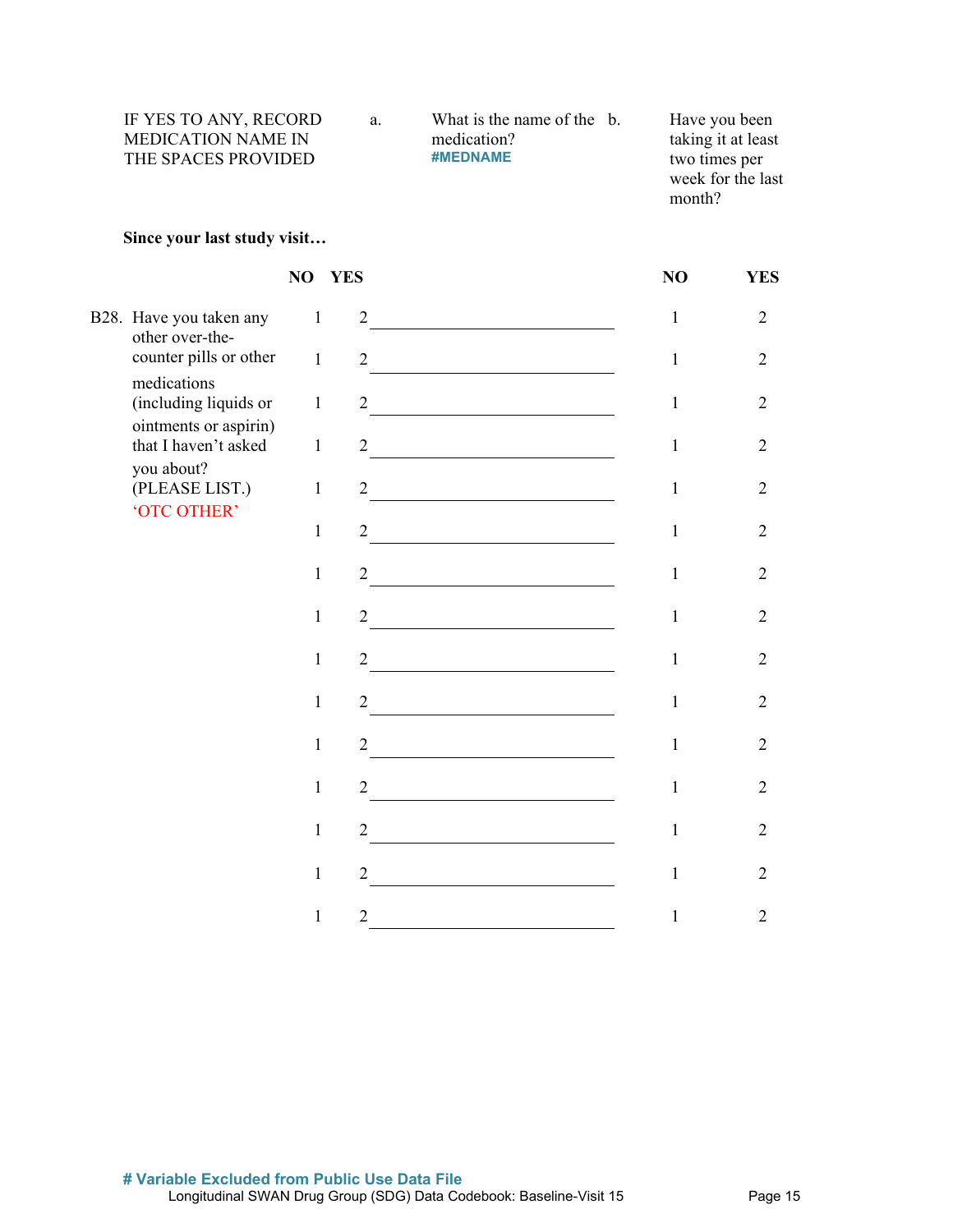# **Visit 12-13 SWAN RX/selected Non-Rx Medication Data Collection Sheet**

C. Record all prescription and selected non-Rx medications (including pills, dermal patches, eye drops, creams, salves, and injections) that were a) administered only **once or twice a year** and used **since your last study visit** ("YES" to B23) or b) used in the previous **three months** ("YES" to B24). **Record the complete medication name exactly as written on the container label.**

| # $-$                                                                                             | <b>Medication Details</b> |                              |                                                             |                                      |                                       | Dose - Quantity<br>(how many times taken/time | Dose - Duration<br>(for how long)    |                    |
|---------------------------------------------------------------------------------------------------|---------------------------|------------------------------|-------------------------------------------------------------|--------------------------------------|---------------------------------------|-----------------------------------------------|--------------------------------------|--------------------|
| <b>Medication Name</b>                                                                            | Route                     | <b>Dosage</b><br><b>Form</b> | <b>Strength</b>                                             | <b>Streng</b><br>th<br><b>Unit</b>   | #                                     | unit)<br><b>Time Unit</b>                     | #                                    | <b>Time Unit</b>   |
| <b>#MEDNAME</b>                                                                                   |                           |                              |                                                             |                                      |                                       | W M Y NA<br>D<br>Other, specify:              |                                      | D<br>W M Y<br>O NA |
|                                                                                                   |                           |                              |                                                             |                                      |                                       |                                               | <b>Collect at time of blood draw</b> |                    |
| <b>RX Status:</b><br><b>Written Rx</b><br>OTC/self<br>3 OTC/doctor<br>Other<br>4<br>-8<br>Unknown | PRN?<br>No<br>2<br>Yes    | No<br>Yes                    | Verified by<br>container?<br>$\mathbf{1}$<br>$\overline{2}$ | No 1<br>Yes2<br>New since interview3 | <b>Currently using</b><br>medication? | Yes2<br>No Blood Draw 3                       | Taken within 24 hours of blood draw? |                    |

*\* Note: The medication details assist in providing more information for assigning the SWAN drug group.*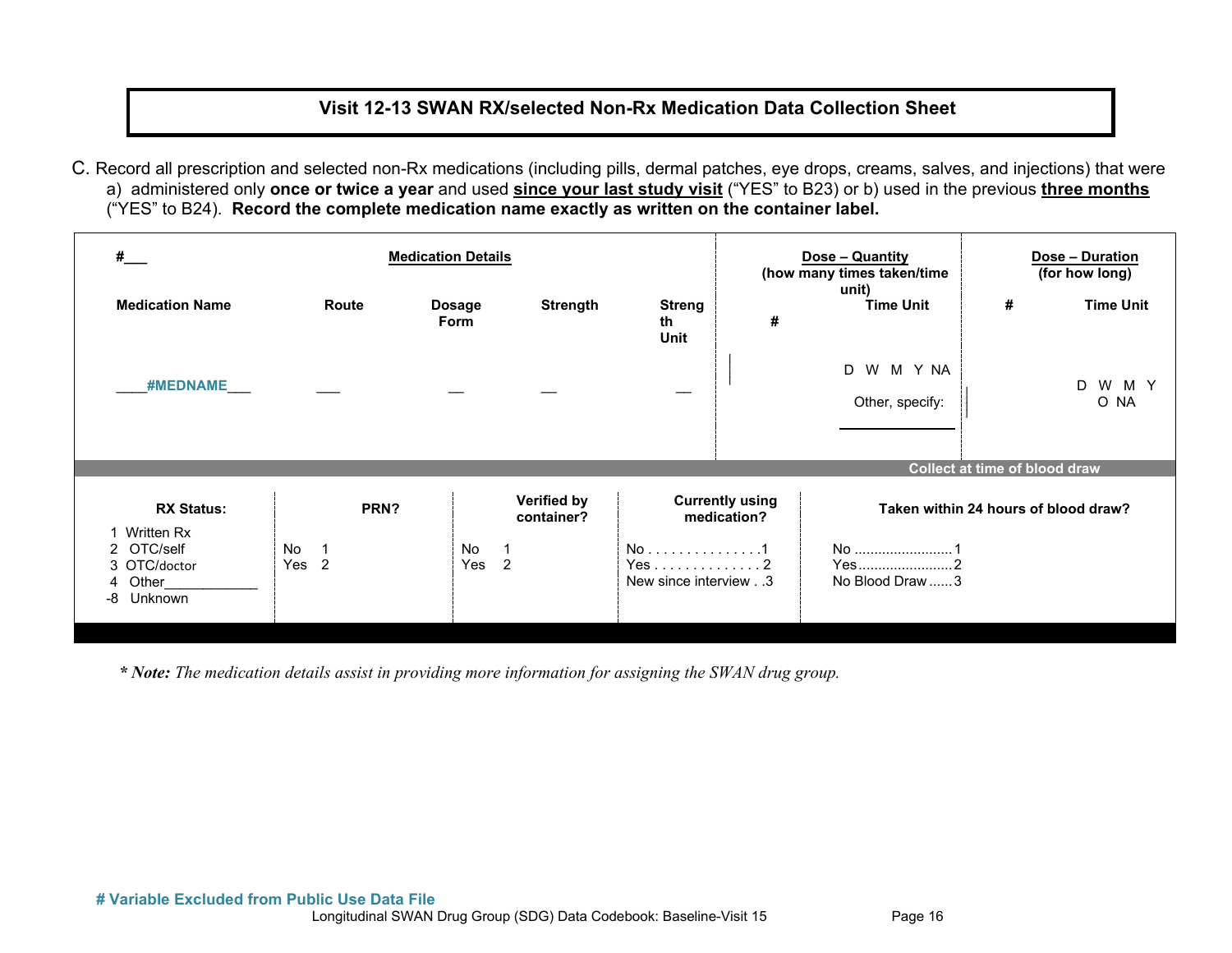# **Visits 12-13 Over-the-Counter (OTC)/VITAMIN/Dietary SUPPLEMENT (Non Prescription) Products Data Collection Sheet**

D. Record all other OTC/vitamin/supplement products (including pills, patches, eye drops, creams, salves) that were used in the previous **three months** ("YES" to B24). **Record the complete medication name exactly as written on the container.** 

| # $\overline{ }$<br>OTC/Vitamin/Supplement |       |                       |           |                          |                                       |                                  |  |  |
|--------------------------------------------|-------|-----------------------|-----------|--------------------------|---------------------------------------|----------------------------------|--|--|
| <b>Product Name</b>                        | Route | <b>Dosage</b><br>Form | Strength† | <b>Strength</b><br>Unit+ | Number taken in<br>previous 24 hours? | <b>Verified by</b><br>container? |  |  |
| <b>#MEDNAME</b>                            |       |                       |           |                          |                                       | No<br>Yes<br>ົ<br>L              |  |  |

*\* Note: The product details assist in providing more information for assigning the SWAN drug group.*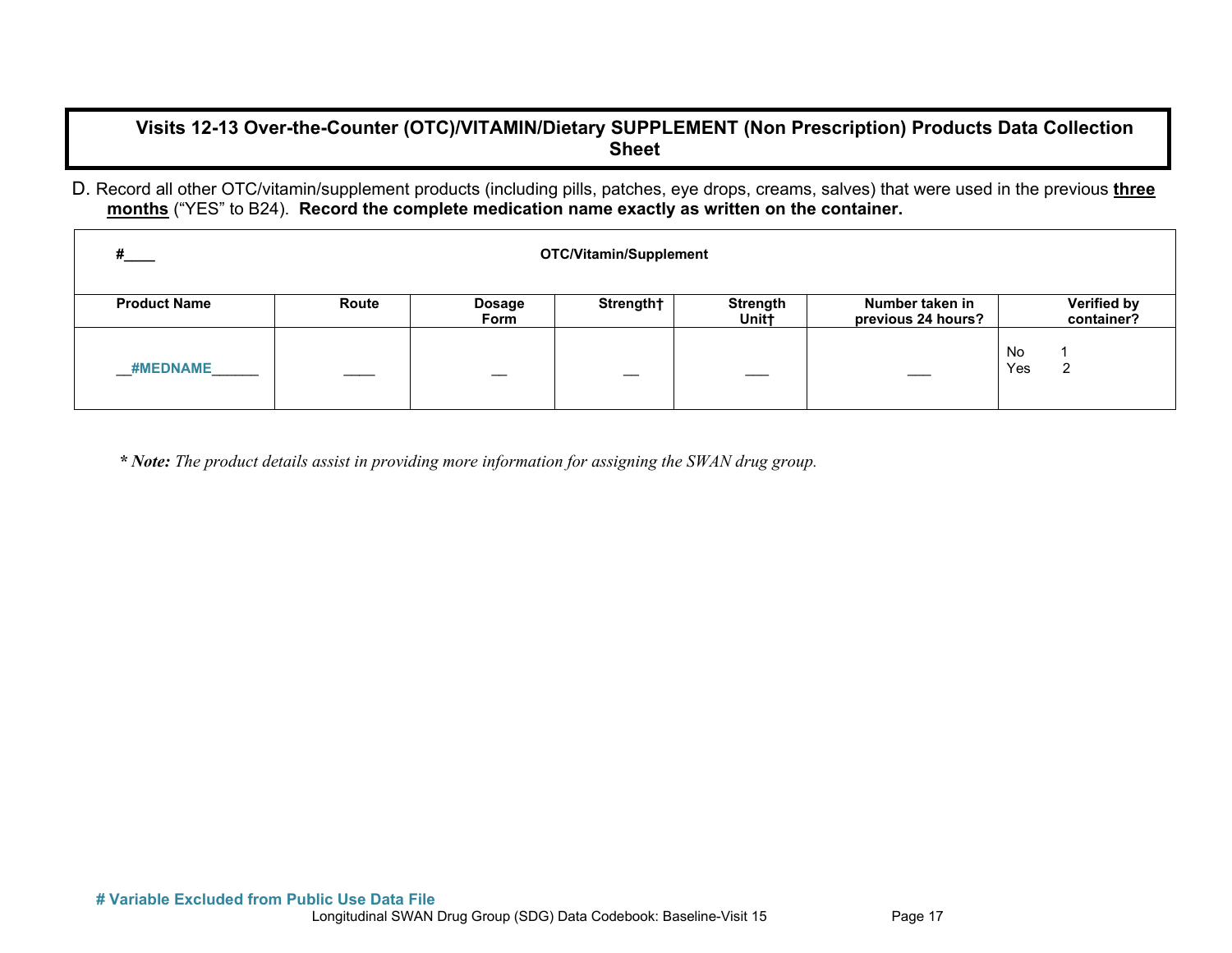# **Visit 15 SWAN RX/selected Non-Rx Medication Data Collection Sheet**

C. Record all prescription and selected non-Rx medications (including supplements, vitamins, pain medications, or sleep aids) that were administered in the previous **three months** ("YES" to **Q. B23 AND/OR Q. B24**). **Record the complete medication name exactly as written on the container label.**

|                                                                  | <b>Medication Details</b> |                                    |                      | <b>RX Status?</b>                                                               | PRN?      |
|------------------------------------------------------------------|---------------------------|------------------------------------|----------------------|---------------------------------------------------------------------------------|-----------|
| <b>Medication Name</b><br>#MEDNAME _____________________________ | Route*                    | Strength                           | <b>Strength Unit</b> | Written Rx1<br>OTC/self2<br>OTC/doctor3<br>Other___________________4<br>Unknown | No<br>Yes |
|                                                                  |                           |                                    |                      | Collect at time of blood draw                                                   |           |
| <b>Method of verification?</b>                                   |                           | <b>Currently using medication?</b> |                      | Taken within 24 hours of blood draw?                                            |           |
| Pharmacy/Health care provider printout 3                         |                           | Yes2<br>New since interview 3      |                      | Yes2<br>No Blood Draw3                                                          |           |